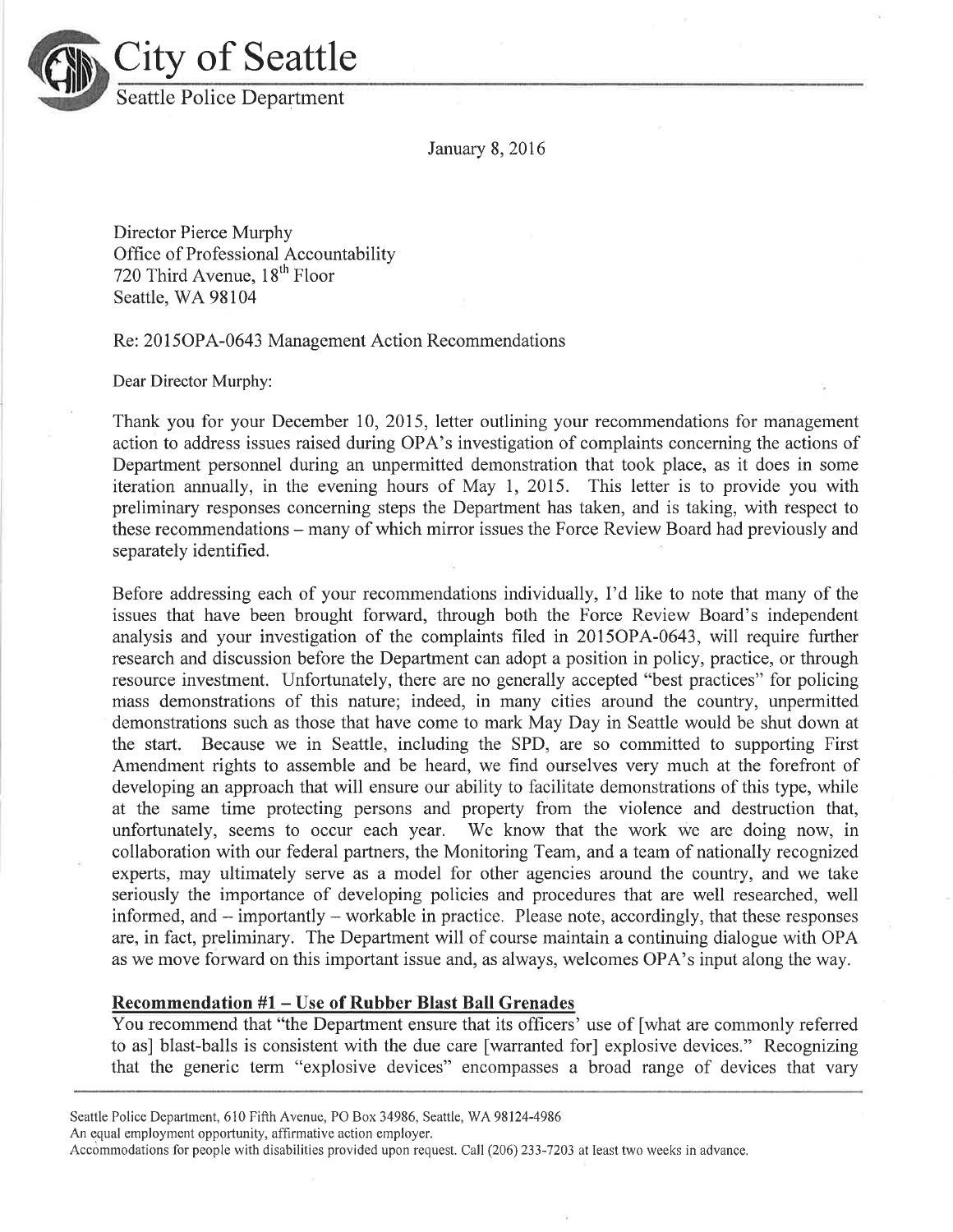significantly in their manner of detonation and degree of fragmentation and energy release, the Department agrees that it must ensure that the officers' use of blast-balls is consistent with the due care necessary for explosive devices of this type. The Department also acknowledges your concern as to the manner of use, and notes that these same tactics are ones that the Force Review Board also identified for further study and training as may be appropriate.

The Department has been working closely with a team of nationally recognized experts, including researchers from the Center for Policing Equity at UCLA, to evaluate the Department's response to the May Day 2015 protest – to include evaluation of the appropriateness of blast balls as a crowd management tool and the manner in which they were deployed. We will continue to keep OPA abreast of those discussions as we move forward, but assure you that we are in agreement on the overarching recommendation: that the Department ensure that its officers' use of blast-balls is consistent with the due care required for such devices.

## Recommendation #2 - Inventorv and Control of Blast-Balls

You recommend, for purposes of safety and accountability, that the Department maintain strict inventory control by serial number over these devices. The Department agrees with this recommendation, which was also offered by the Force Review Board. By way of clarification, the Department maintains (as it has since this tool was first employed by the Department) a strict inventory of blast-balls by serial number, location, and type of munition. The Department's use of blast-balls is subject to routine ATF (Alcohol, Tobacco and Firearms) audits, none of which have identified any violations. All blast-balls are individually serialized, and a record of all use in the field is reported to ATF.

## Recommendation #3 - Use of Less-Lethal Projectiles

You recommend that the Department review its policy and training with respect to the use of lesslethal projectiles in crowd management situations. This, too, is a recommendation that was offered by the Force Review Board, and is a recommendation with which the Department agrees. In fact, even before this event reached the Board, Assistant Chief Steve Wilske and Lt. Marc GarthGreen had begun working with APRS on reviewing policies regarding less-lethal tools and exploring alternative options. This work, along with subsequent training, will likely be further informed through our collaboration with the team of external experts.

## Recommendation #4 - Role. Training. and Expectations for Offïcers From Mutual Aid Agencies

You recommend that that the Department either (1) curtail the use of officers from mutual aid agencies to limit them to a support role only (e.g., precinct security, prisoner transport) or (2) ensure that mutual aid officers involved in crowd management be trained by SPD and be required to comply with SPD policies with regard to the use of force and reporting of force. Again, this issue was identified by the FRB, and is one that is currently under discussion.

# Recommendation #5 - Documentation and Investigation of Force Used During Protests, Marches. Etc.

You recommend that SPD study how it documents and investigates the use of force by officers during crowd management, and you specifically recommend that the Department "consider the use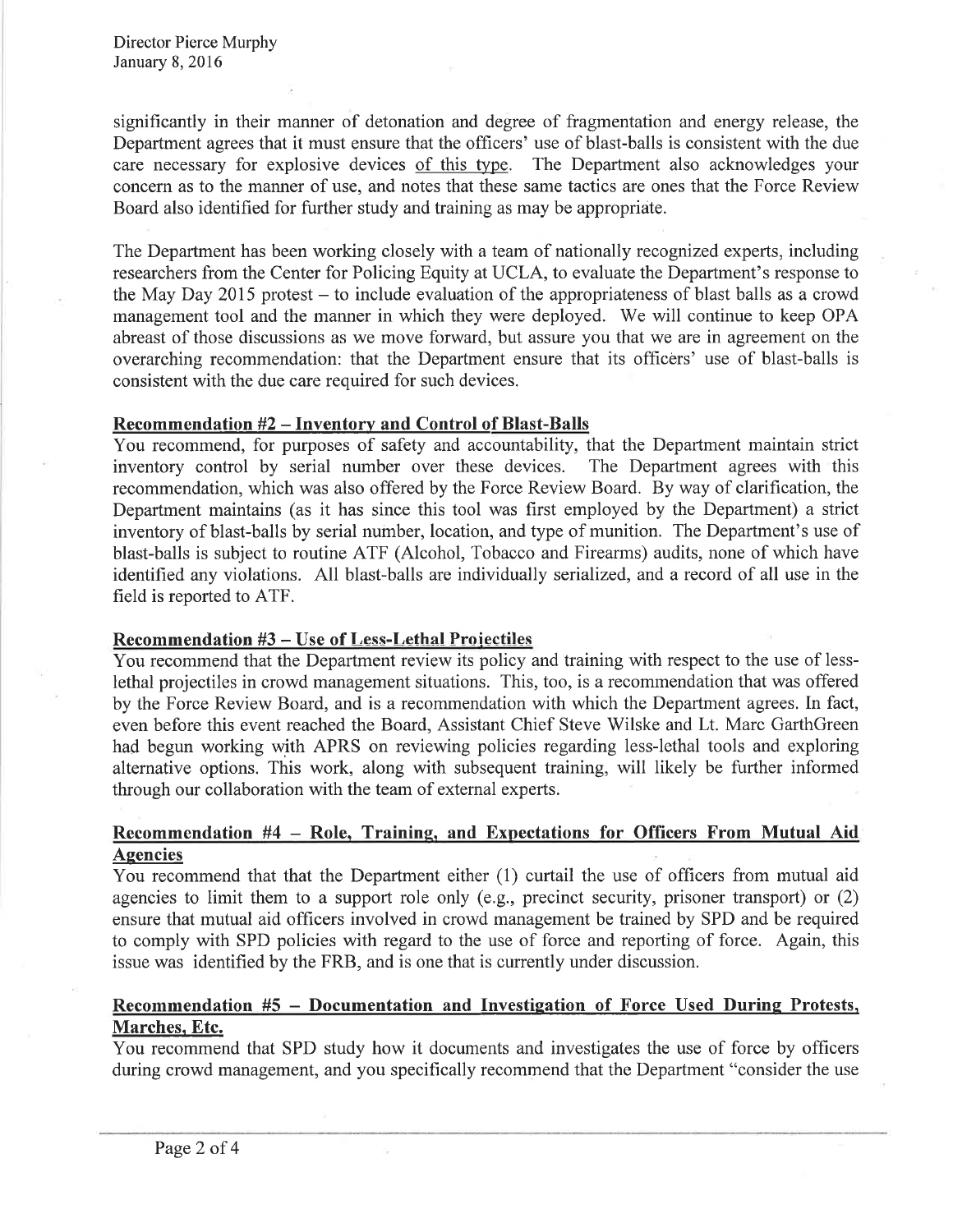Director Pierce Murphy January 8,2016

of video and other technology to increase its in-progress documentation of officers' use of force" separate and apart from the use of body-cameras. We appreciate that OPA acknowledges, with respect to this issue, that the Department has made significant improvements over the past 18 months with respect to the documenting and reporting of force, and this will continue to be an area of emphasis for the Department. The suggestion that SPD find alternative ways, other than body cameras, to record officers' actions is, however, potentially problematic. Seattle's Intelligence Ordinances (SMC Chapter 14.12) and Manual Section 6.060 govern the manner, and parameters, of collecting information, including video recording. The Department submits that it would be difficult, given the inherent co-mingling of officers with demonstrators, to find a mechanism for recording officer actions that would not potentially run afoul.of SMC 14.12.010-020. Moreover, the Department believes that there is no dearth of footage in the public domain that depicts offrcers' actions on May Day. A quick YouTube search, for example, using the key words "Seattle Police May Day 2015" recovered over 7,500 separate results. That said, as we continue to move forward with new policies, we welcome any suggestions OPA, or any entity, may have.

As part of this section, you additionally recommend that, given the number of protests, marches and other demonstrations that occur in Seattle every year, SPD consider establishing a special team of detective and supervisors who are specifically trained in investigating and analyzing the use of force in these situations. OPA is eorrect that every year SPD officers staff and escort hundreds of protests, marches and demonstrations - but it is also important to note that of these, the overwhelming majority are peaceful exercises of expression that require little more than traffrc control by officers to facilitate the safety of those crowds. Nonetheless, I would note that directives concerning the reporting and review of use of force during crowd management activities specifically has, since this event, been added to Manual Section 8.500 (POL 6) (effective September 1, 2015). Again, this policy is likely to be revisited as we move forward with revisions to Manual Section 14.090 (crowd management).

### Recommendation #6 - More Visible Names and/or Serial Numbers for Officers

You recommend that the Department find an appropriate means to affix to outerworn garments and helmets an officer's name and/or serial number. This, too, is a recommendation that was offered by the Force Review Board. The Department agrees, and is in the process of obtaining cost estimates and developing an implementation plan for adding names/serial numbers to hard suits, bikes, and/or helmets.

## Recommendation #7 - Policing Operations in Protests, Marches, Demonstrations, and Other Crowd Control Situations

You recommend that the Department "rethink its approach to planning and providing policing services in relation to protests and demonstrations." This is exactly what the Department is doing, in collaboration with the DOJ, the Monitoring Team, and the team of experts that has been assembled. We anticipate that the Community Police Commission, as well, will be an active partner in discussions moving forward on this topic. Again, there are no "best practices" yet developed for policing demonstrations such as those that recur on May Day in Seattle. We hope to be at the forefront of developing such a model, but it is a significant undertaking. As a matter of practice, the Department regularly reaches out to demonstration organizers, and again, the vast majority of demonstrations and marches proceed peacefully and with open lines of communication